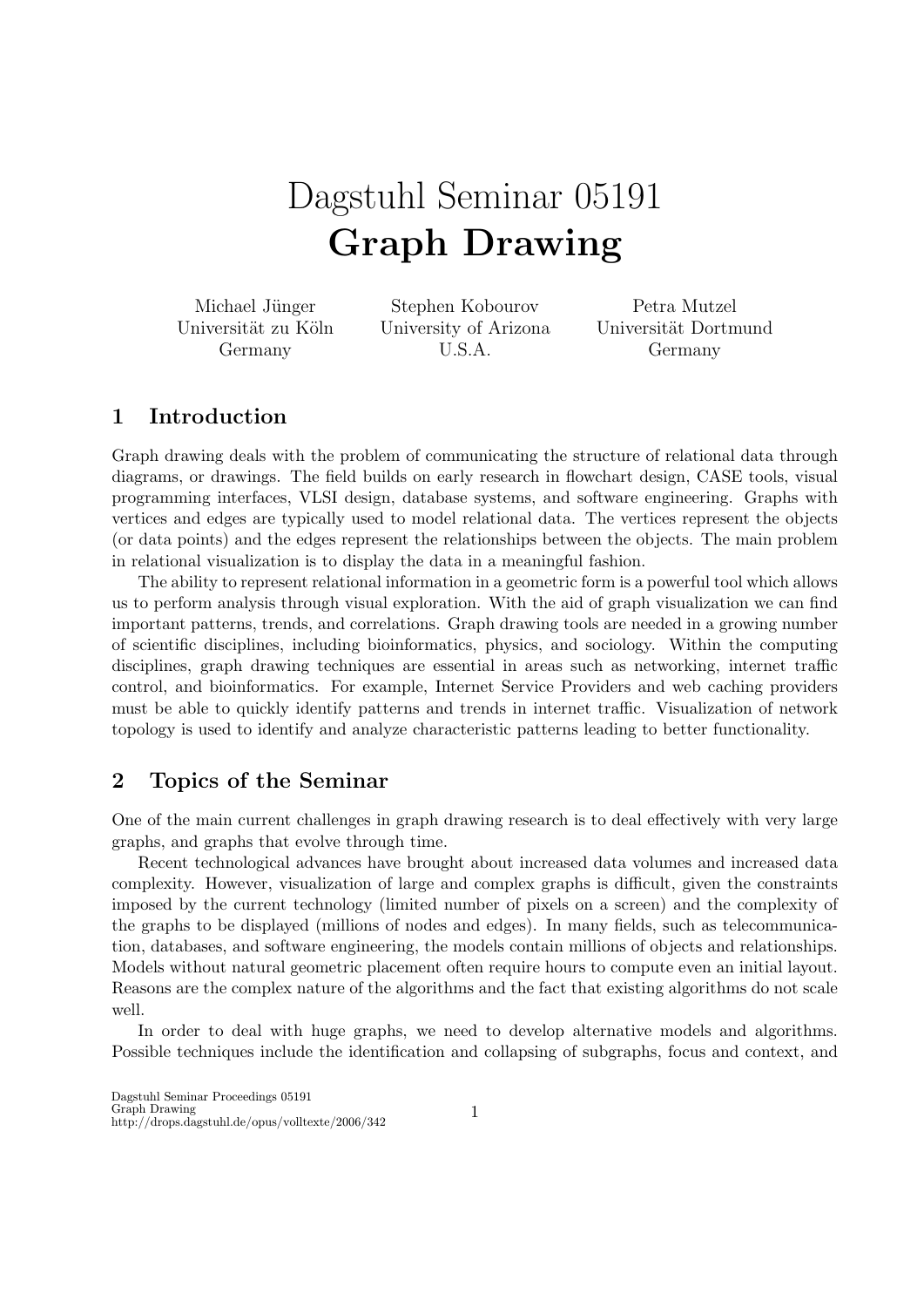interactive browsing techniques. In addition, the development of new clustering techniques including the identification and representation of clusters (groups of vertices belonging together) plays an important role.

In many applications the models are dynamic, evolving over time, e.g., telephone graphs in which telephones are the objects and calls are the relationships. Even the fastest graphics systems using state of the art drawing and rendering algorithms fail to provide interactive visualization for such complex models.

Since graph drawing is mainly application driven, we focused our research during the seminar on the visualization of large and dynamic graphs in the following application domains: bioinformatics (visualizing biochemical networks such as protein interaction networks, regulatory and signaling pathways), software engineering (e.g., UML class diagrams, memory graphs), internet and telecommunications visualization, and social network analysis.

## 3 Aims and Achievements

Good attendance and excellent presentations contributed to the general success of the seminar. The aims and achievements of the seminar are summarized below.

#### 3.1 Aims

In the application, we formulated the following aims for the Dagstuhl seminar:

- 1. To address the long-standing open problems related to the visualization and interaction with large and dynamic networks;
- 2. To bring together theoreticians and practitioners from the targeted graph drawing application areas: bioinformatics, software engineering, internet and telecommunication visualization, and social network analysis;

The main research topics represent significant long-standing open problems in the area of graph drawing for which no satisfactory solutions are yet known. In order to make progress and obtain new results, it is necessary that theoreticians work together with practitioners and applied researchers as well as with researchers from closely related areas, such as information visualization and software visualization. Moreover, close cooperation with users in the considered application domains is essential for the successful development of effective tools for the visualization and interaction with large and dynamic networks.

Therefore, we invited researchers from the areas of pure graph theory, graph algorithms, and information visualization, as well as from the targeted application areas: computational biology, software engineering, internet and telecommunication visualization, and social network analysis. Our objective was to provide the opportunity to get these groups together in order to work on the emergent problems.

#### 3.2 Achievements

Over forty participants from both academia and industry attended the seminar. Over one third of the attendees were graduate and postdoctoral students. There were representatives from more than ten countries, including Germany, Austria, United Kingdom, Ireland, Italy, Slovenia, Turkey, Canada, Australia, and USA. The achievements of the seminar can be summarized as follows: